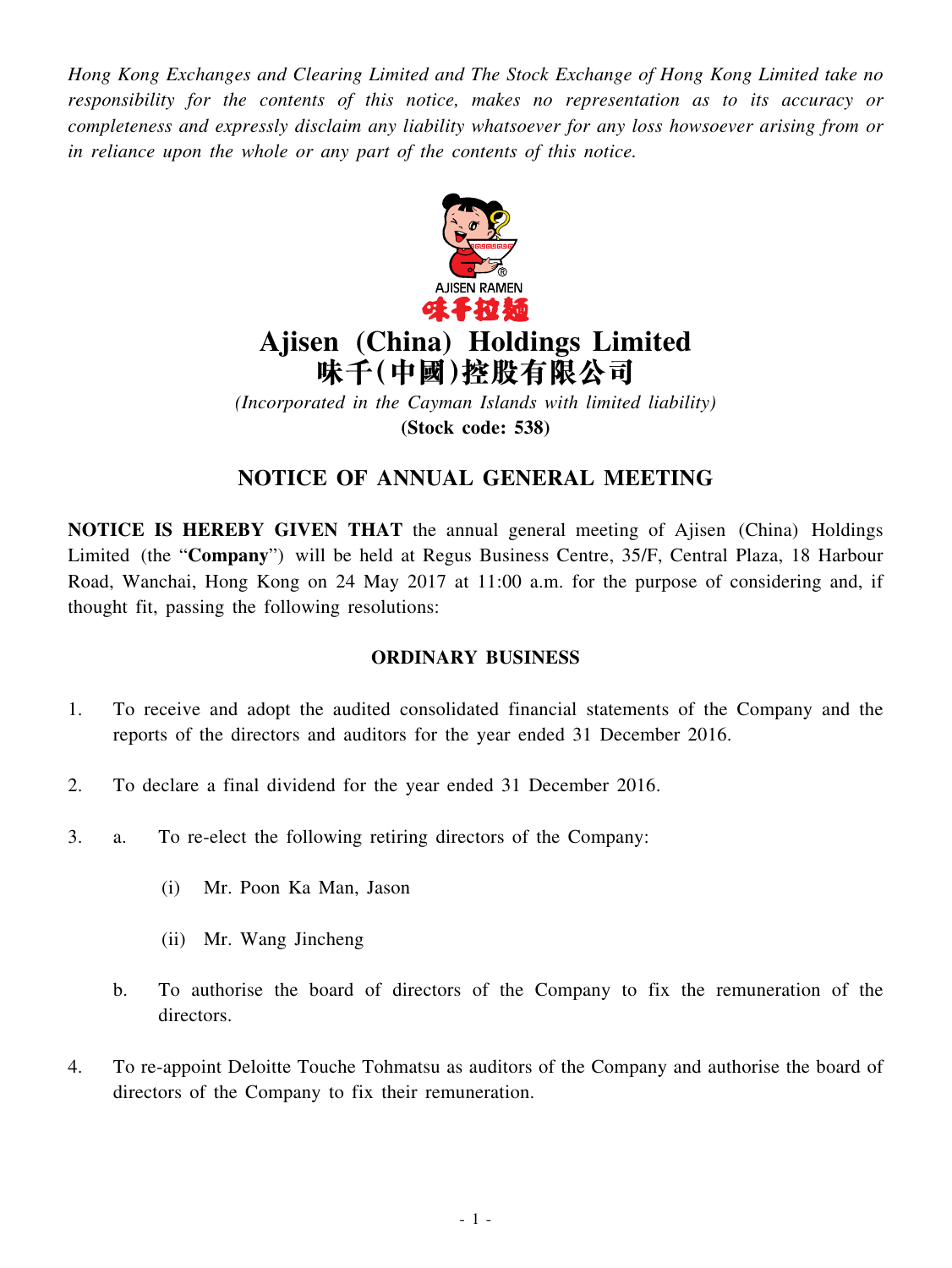5. To consider and, if thought fit, to pass, with or without modification, the following resolutions as ordinary resolutions:

#### (A) "**That**:

- (i) subject to paragraph (iii) below, the exercise by the directors of the Company during the Relevant Period (as hereinafter defined) of all the powers of the Company to allot, issue or otherwise deal with additional shares in the capital of the Company or securities convertible into shares, or options, warrants or similar rights to subscribe for shares or such convertible securities of the Company and to make or grant offers, agreements and/or options (including bonds, warrants and debentures convertible into shares of the Company) which may require the exercise of such powers be and is hereby generally and unconditionally approved;
- (ii) the approval in paragraph (i) above shall be in addition to any other authorisation given to the directors of the Company and shall authorise the directors of the Company during the Relevant Period (as hereinafter defined) to make or grant offers, agreements and/or options which may require the exercise of such power after the end of the Relevant Period;
- (iii) the aggregate amount of shares allotted or agreed conditionally or unconditionally to be allotted (whether pursuant to options or otherwise) by the directors of the Company during the Relevant Period pursuant to paragraph (i) above, otherwise than pursuant to (1) a Rights Issue (as hereinafter defined) or (2) the grant or exercise of any option under the option scheme of the Company or any other option, scheme or similar arrangements for the time being adopted for the grant or issue to the directors, officers and/or employees of the Company and/or any of its subsidiaries of shares or rights to acquire shares of the Company; or (3) any scrip dividend or similar arrangements providing for the allotment of shares in lieu of the whole or part of a dividend on shares of the Company in accordance with the articles of association of the Company in force from time to time; or (4) any issue of shares in the Company upon the exercise of rights of subscription or conversion under the terms of any existing convertible notes issued by the Company or any existing securities of the Company which carry rights to subscribe for or are convertible into shares of the Company, shall not exceed the aggregate of 20 per cent of the number of issued shares of the Company as at the date of passing this resolution and the approval shall be limited accordingly;
- (iv) for the purpose of this resolution:–
	- (a) "**Relevant Period**" means the period from the passing of this resolution until whichever is the earliest of: –
		- (1) the conclusion of the next annual general meeting of the Company;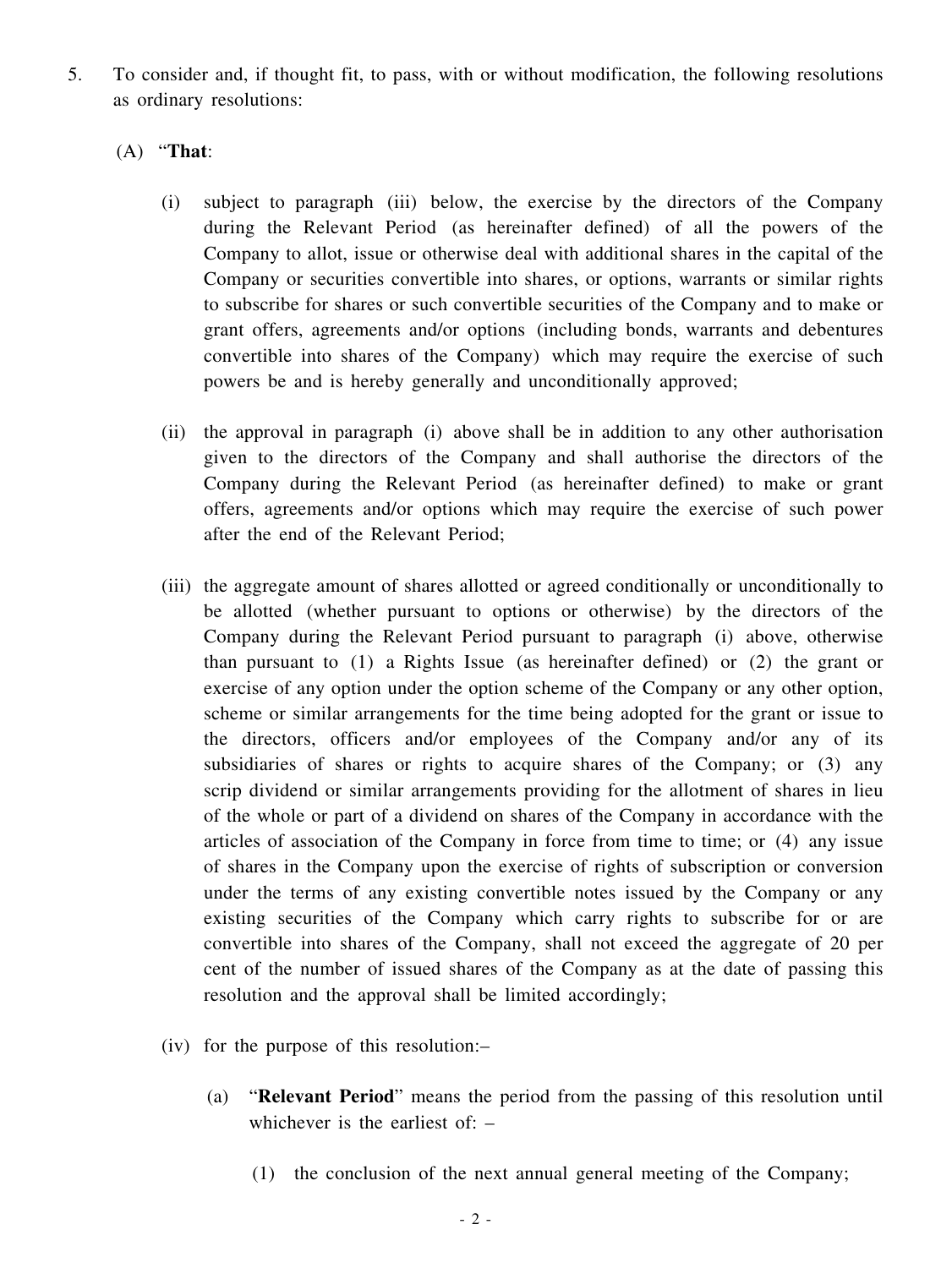- (2) the expiration of the period within which the next annual general meeting of the Company is required by any applicable law or the articles of association of the Company to be held; and
- (3) the revocation or variation of the authority given under this resolution by an ordinary resolution of the shareholders of the Company in general meeting; and
- (b) "**Rights Issue**" means an offer of shares in the capital of the Company, or offer or issue of warrants, options or other securities giving rights to subscribe for shares open for a period fixed by the directors of the Company to holders of shares in the capital of the Company whose names appear on the register of shareholders on a fixed record date in proportion to their holdings of shares (subject to such exclusion or other arrangements as the directors of the Company may deem necessary or expedient in relation to fractional entitlements or, having regard to any restrictions or obligations under the laws of, or the requirements of, or the expense or delay which may be involved in determining the exercise or extent of any restrictions or obligations under the laws of, or the requirements of, any jurisdiction applicable to the Company, any recognised regulatory body or any stock exchange applicable to the Company) ."

#### (B) "**That**:

- (i) subject to paragraph (ii) below, the exercise by the directors of the Company during the Relevant Period (as hereinafter defined) of all the powers of the Company to repurchase shares of the Company on The Stock Exchange of Hong Kong Limited (the "**Stock Exchange**") or on any other stock exchange on which the shares of the Company may be listed and recognised for this purpose by the Securities and Futures Commission and the Stock Exchange under the Code on Share Repurchases and, subject to and in accordance with all applicable laws and the Rules Governing the Listing of Securities on the Stock Exchange (the "**Listing Rules**") , be and is hereby generally and unconditionally approved;
- (ii) the aggregate amount of the shares of the Company, which may be repurchased pursuant to the approval in paragraph (i) above shall not exceed 10 per cent of the number of issued shares of the Company at the date of passing of this resolution, and the said approval shall be limited accordingly;
- (iii) subject to the passing of each of the paragraphs (i) and (ii) of this resolution, any prior approvals of the kind referred to in paragraphs (i) and (ii) of this resolution which had been granted to the directors and which are still in effect be and are hereby revoked; and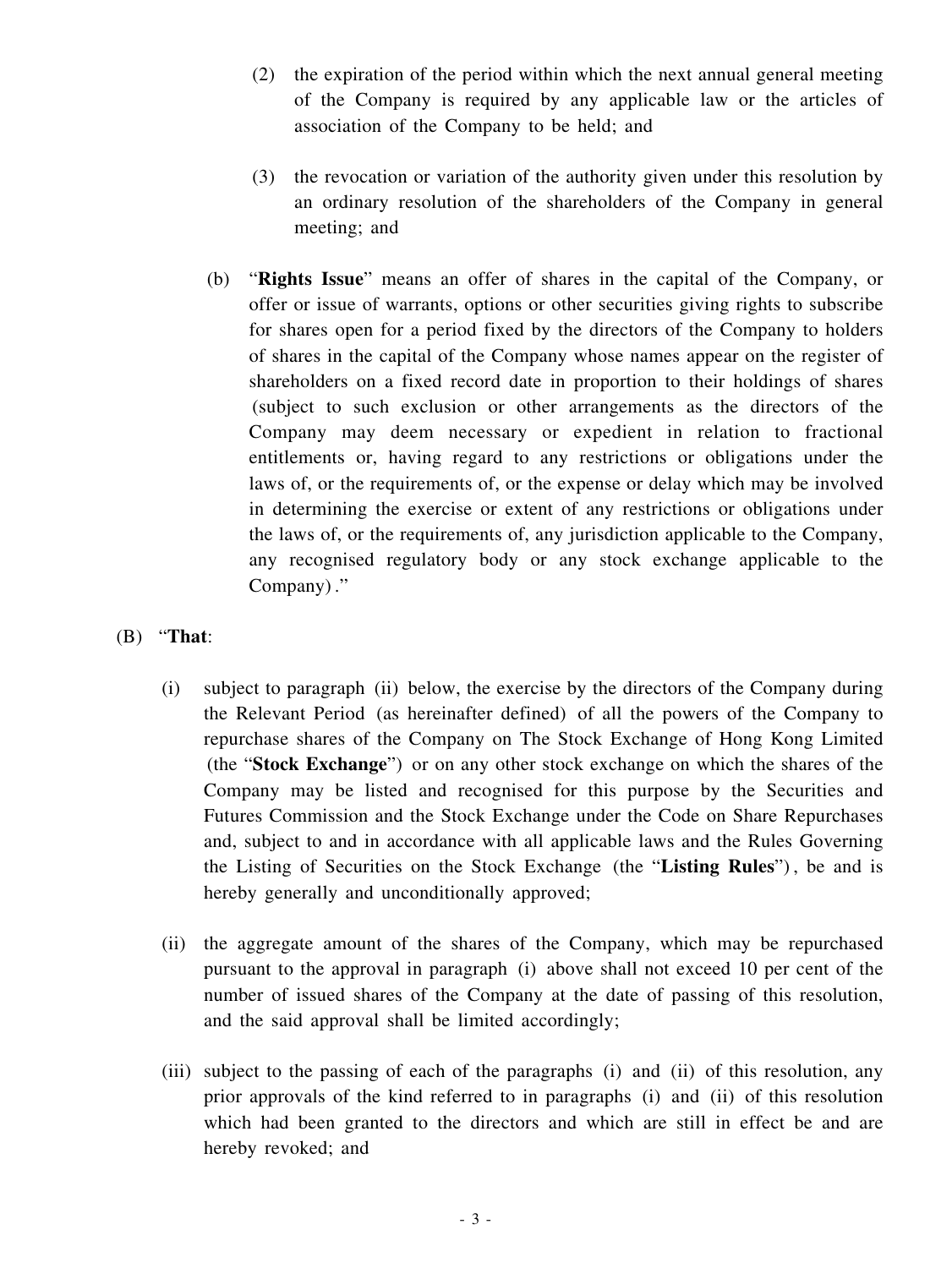(iv) for the purpose of this resolution:–

"**Relevant Period**" means the period from the passing of this resolution until whichever is the earliest of:–

- (a) the conclusion of the next annual general meeting of the Company;
- (b) the expiration of the period within which the next annual general meeting of the Company is required by any applicable law or the articles of association of the Company to be held; and
- (c) the revocation or variation of the authority given under this resolution by ordinary resolution of the shareholders of the Company in general meeting."
- (C) "**That** conditional upon the resolutions numbered 5 (A) and 5 (B) set out in the notice convening this meeting being passed, the general mandate granted to the directors of the Company to exercise the powers of the Company to allot, issue and otherwise deal with additional shares of the Company and to make or grant offers, agreements and options which might require the exercise of such powers pursuant to the ordinary resolution numbered  $5(A)$  set out in the notice convening this meeting be and is hereby extended by the addition to the aggregate amount of the Shares which may be allotted by the Directors pursuant to such general mandate an amount representing the aggregate amount of the Shares repurchased by the Company under the authority granted pursuant to ordinary resolution numbered 5 (B) set out in the notice convening this meeting, provided that such amount shall not exceed 10 per cent of the number of issued Shares at the date of passing of the resolutions."

By order of the Board of Directors **Ajisen (China) Holdings Limited Poon Wai** *Chairman*

Hong Kong, 21 April 2017

*Registered office:* Clifton House, 75 Fort Street P.O. Box 1350 GT George Town Grand Cayman Cayman Islands

*Principal place of business in Hong Kong:* 6th Floor, Ajisen Group Tower Block B, 24-26 Sze Shan Street Yau Tong, Kowloon Hong Kong

#### *Notes:*

<sup>(</sup>i) Resolution numbered  $5(C)$  will be proposed to the shareholders for approval provided that ordinary resolutions numbered  $5(A)$  and  $5(B)$  are passed by the shareholders of the Company.